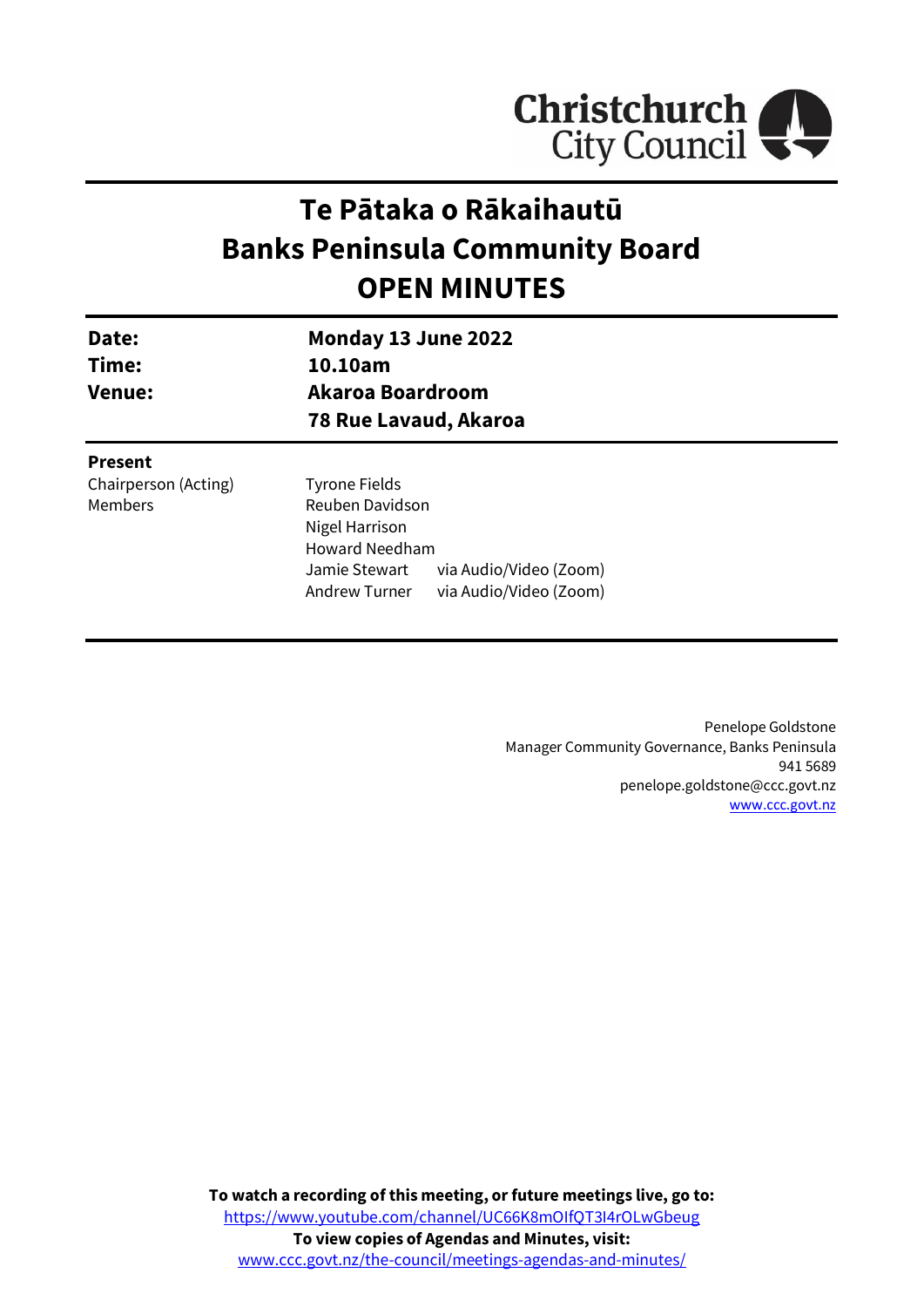

- **Part A Matters Requiring a Council Decision**
- **Part B Reports for Information**
- **Part C Decisions Under Delegation**

## **Karakia Tīmatanga**: Reuben Davidson

The agenda was dealt with in the following order.

## **1. Apologies Ngā Whakapāha**

## **Part C Community Board Resolved BKCB/2022/00033**

That the apologies for absence received from Tori Peden and Scott Winter be accepted.

Reuben Davidson/Nigel Harrison **Carried**

## **2. Declarations of Interest Ngā Whakapuaki Aronga**

## **Part B**

There were no declarations of interest recorded.

## **3. Confirmation of Previous Minutes Te Whakaāe o te hui o mua**

## **Part C**

## **Community Board Resolved BKCB/2022/00034**

That the minutes of the Te Pātaka o Rākaihautū Banks Peninsula Community Board meeting held on Monday, 30 May 2022 be confirmed.

Reuben Davidson/Nigel Harrison **Carried**

The meeting adjourned at 10.15am and reconvened at 10.17am.

## **4. Public Forum Te Huinga Whānui**

## **Part B**

## **4.1 Banks Peninsula Parks Team**

Kerri Bowen, Team Leader Parks Sector Banks Peninsula, introduced Fiona Waghorn, the newly appointed Community Partnerships Ranger, to the Board. The role of Community Partnerships Ranger was explained as a person who will work with community groups and be the face of the Parks Team in the community.

## **Part B**

That the Te Pātaka o Rākaihautū Banks Peninsula Community Board:

1. Thanks Keri and Fiona for their presentation.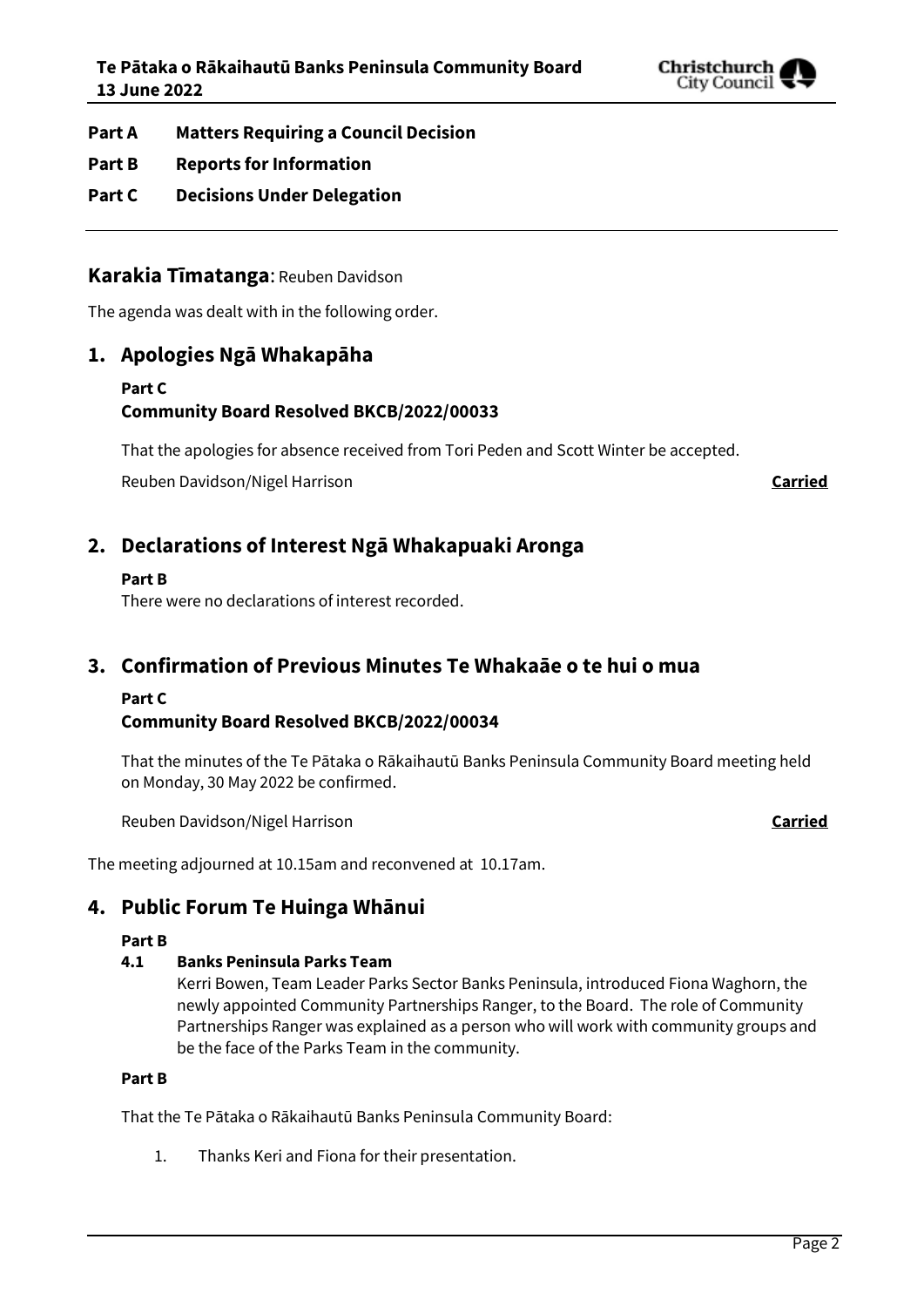## **4.2 Reverend John McLister**

Reverend John McLister, Vicar of the Lyttelton Parish, and the Lyttelton Seafarers Chaplain, asked the Board to provide a letter of support for the parish to apply for funding for the restoration of the church grounds (earthquake remediation) and gardens.

Rev McLister also updated the Board on the work of the Seafarers Centre in Lyttelton, especially during the maritime closure due to Covid-19. He requested that Council be represented in any meeting to discuss the apportionment of new Government funding for seafarers welfare. It was agreed that Cr. Turner would be invited to any meeting organised.

## **Part B**

That Te Pātaka o Rākaihautū Banks Peninsula Community Board:

- 1. Agrees to provide a letter of support to the Lyttelton Parish to help progress its fundraising efforts to restore the church grounds and gardens.
- 2. Thanks John for his presentation.

## **Attachments**

- A St Saviour's at Holy Trinity Photos **[⇨](../../../RedirectToInvalidFileName.aspx?FileName=BKCB_20220613_MAT_7665.PDF#PAGE=3)</u>**
- B Church Landscape Concept Plan [⇨](../../../RedirectToInvalidFileName.aspx?FileName=BKCB_20220613_MAT_7665.PDF#PAGE=6)
- C Vicarage plan  $\Rightarrow \blacksquare$

## **5. Deputations by Appointment Ngā Huinga Whakaritenga**

## **Part B**

There were no deputations by appointment.

## **6. Presentation of Petitions Ngā Pākikitanga**

## **Part B**

There was no presentation of petitions.

## **7. Reserve Management Committee Meeting Minutes Community Board Resolved BKCB/2022/00035**

## **(Original Officer Recommendation Accepted without Change)**

## **Part B**

That the Banks Peninsula Community Board:

- 1. Receive the minutes of the following Reserve Management Committees:
	- Duvauchelle Reserve Management Committee 17 January 2022

Nigel Harrison/Reuben Davidson **Carried**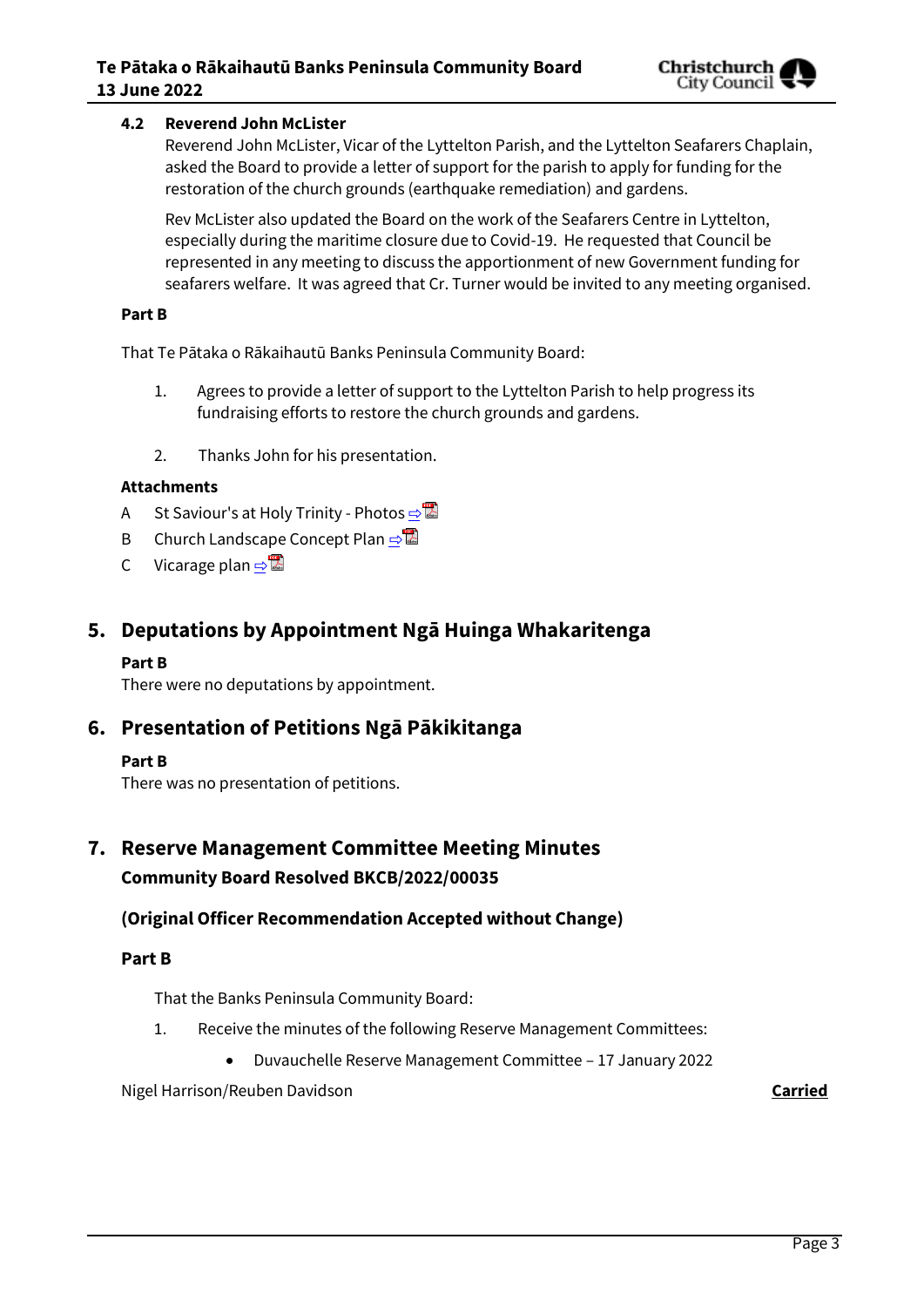## **8. Banks Peninsula 2021-22 DRF Report - Lyttelton Sea Scouts motor, Project Lyttelton Matariki**

**Community Board Resolved BKCB/2022/00036**

## **(Original Officer Recommendation Accepted without Change)**

## **Part C**

That Te Pātaka o Rākaihautū Banks Peninsula Community Board:

- $1.$ Approves a grant of \$4,000 from its 2021/22 Discretionary Response Fund to the Lyttelton Sea Scouts towards a safety outboard motor.
- $2.$ Approves a grant of \$2,000 from its 2021/22 Discretionary Response Fund to Project Lyttelton Incorporated towards Project Matariki for venue hire.

Reuben Davidson/Nigel Harrison **Carried**

## **9. Withdrawal of Steadfast Park - Proposed Lease - TS Godley Report Community Board Resolved BKCB/2022/00037**

## **(Original Officer Recommendation Accepted without Change)**

## **Part C**

That Te Pātaka o Rākaihautū Banks Peninsula Community Board:

1. Acknowledges the withdrawal of the Steadfast Park – Proposed Lease – TS Godley Report that was left to lie on the table at the Board's 11 October 2021 open meeting, on the basis that a new report, with revised information, is forthcoming.

Reuben Davidson/Nigel Harrison **Carried**

## **11. Te Pātaka o Rākaihautū Banks Peninsula Community Board Area Report - May 2022**

## **Community Board Resolved BKCB/2022/00038**

## **(Original Officer Recommendation Accepted without Change)**

## **Part B**

That Te Pātaka o Rākaihautū Banks Peninsula Community Board:

 $1.$ Receive Te Pātaka o Rākaihautū Banks Peninsula Community Board Area Report for May 2022.

## Nigel Harrison/Andrew Turner **Carried**

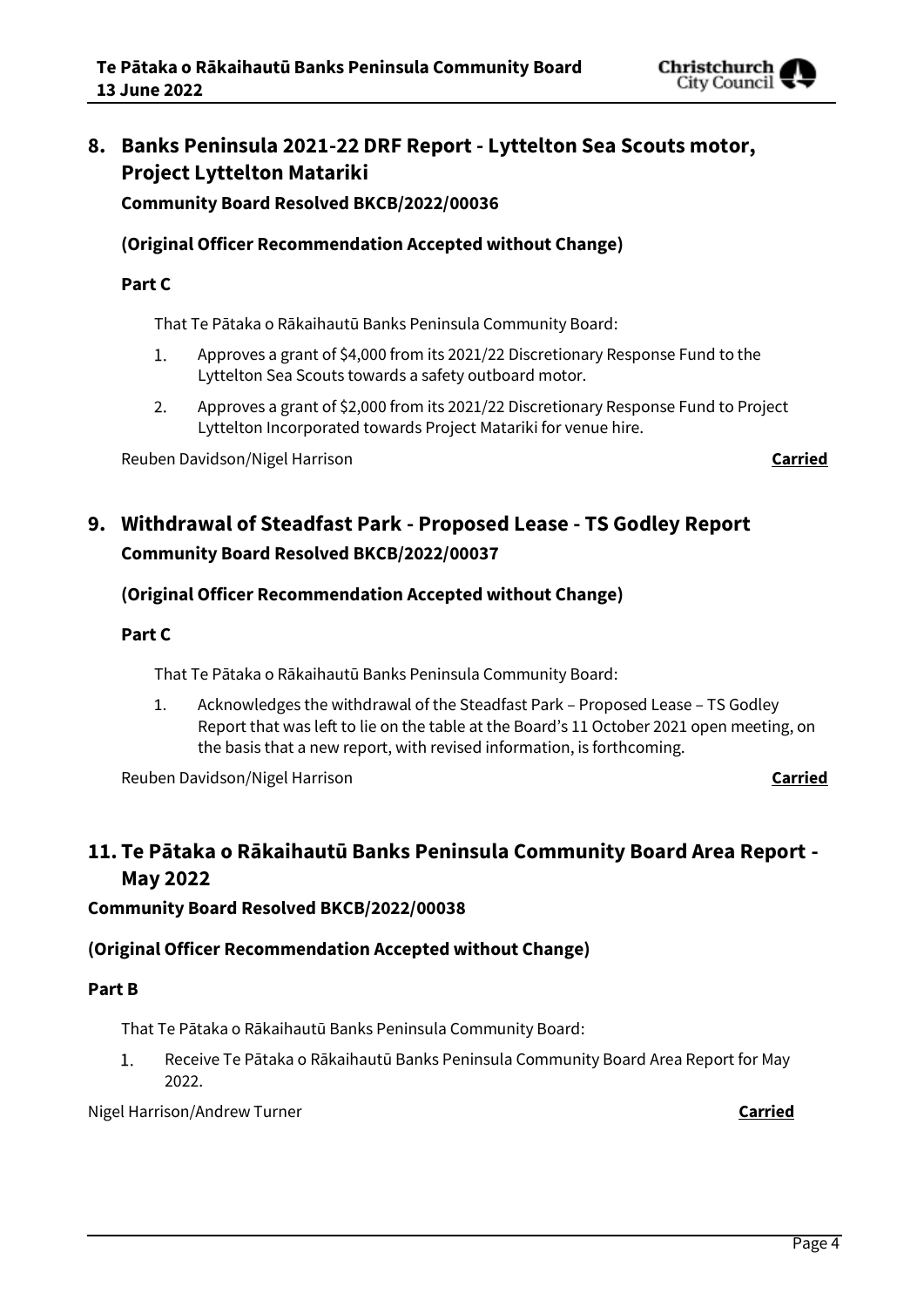

## **10. The Red House, Takapūneke Reserve - Residential Lease**

## **Board Comment**

Board members asked several questions regarding the proposed lease, including the contractual obligations, the legal enforceability of the lease, the condition of the building for leasing on a residential basis and the skills of the tenant. There were also questions about the amount of the rental and the number of hours required for maintenance of the garden.

Concern was expressed regarding the legal implications of the process being used for the residential lease and the associated garden maintenance arrangements.

Generally the Board supported the building being rented out, rather than sitting vacant, especially over the winter period. Members understood the unusual situation and appreciated that staff had been proactive in finding a solution.

The Board acknowledged that a residential tenancy was not contemplated in the Reserve Management Plan, but recognised that there were good reasons to lease the property to the proposed tenant. Accordingly, the Board recommended that Council deal unilaterally with the proposed tenant as the first step in the leasing process.

## **Community Board Resolved BKCB/2022/00039**

## **(Original Officer Recommendation Accepted without Change)**

## **Part C**

That the Te Pātaka o Rākaihautū Banks Peninsula Community Board:

- $1.$ Acknowledge that the inclusion of a residential tenancy was not contemplated in the Takapūneke Reserve Management Plan and that it supports that the interim use of the Red House should include putting a residential tenant in place to ensure that the property is not left vacant and continues to be well maintained including upkeep of the gardens.
- Conditional on Resolution BKCB/2022/00040 being approved by Council:  $3.$ 
	- a. Authorise staff to carry out public consultation in accordance with Section 119- 120 of the Reserves Act 1977 for the granting of the lease.
	- b. Request that in the event that any objections are received on the proposed lease that cannot be satisfied, that staff follow the procedure under the Reserves Act 1977 to convene a Reserves Act Hearings Panel to consider any such objections and make a recommendation to the Board for a decision.
- 4. Resolve in the event that there are no objections received on the proposed lease that cannot be satisfied, that the Community Board:
	- a. Request the Chief Executive exercise her delegation from the Minister of Conservation to give consent to the granting of the lease in accordance with the provisions of the Reserves Act 1977.
	- b. Approve the granting of a lease to the proposed tenant, for a period of two years for the purpose of a residential tenancy at the Red House, Lot 2 Deposited Plan 73274 at 281 Beach Road, Akaroa held for the purpose of an Historic Reserve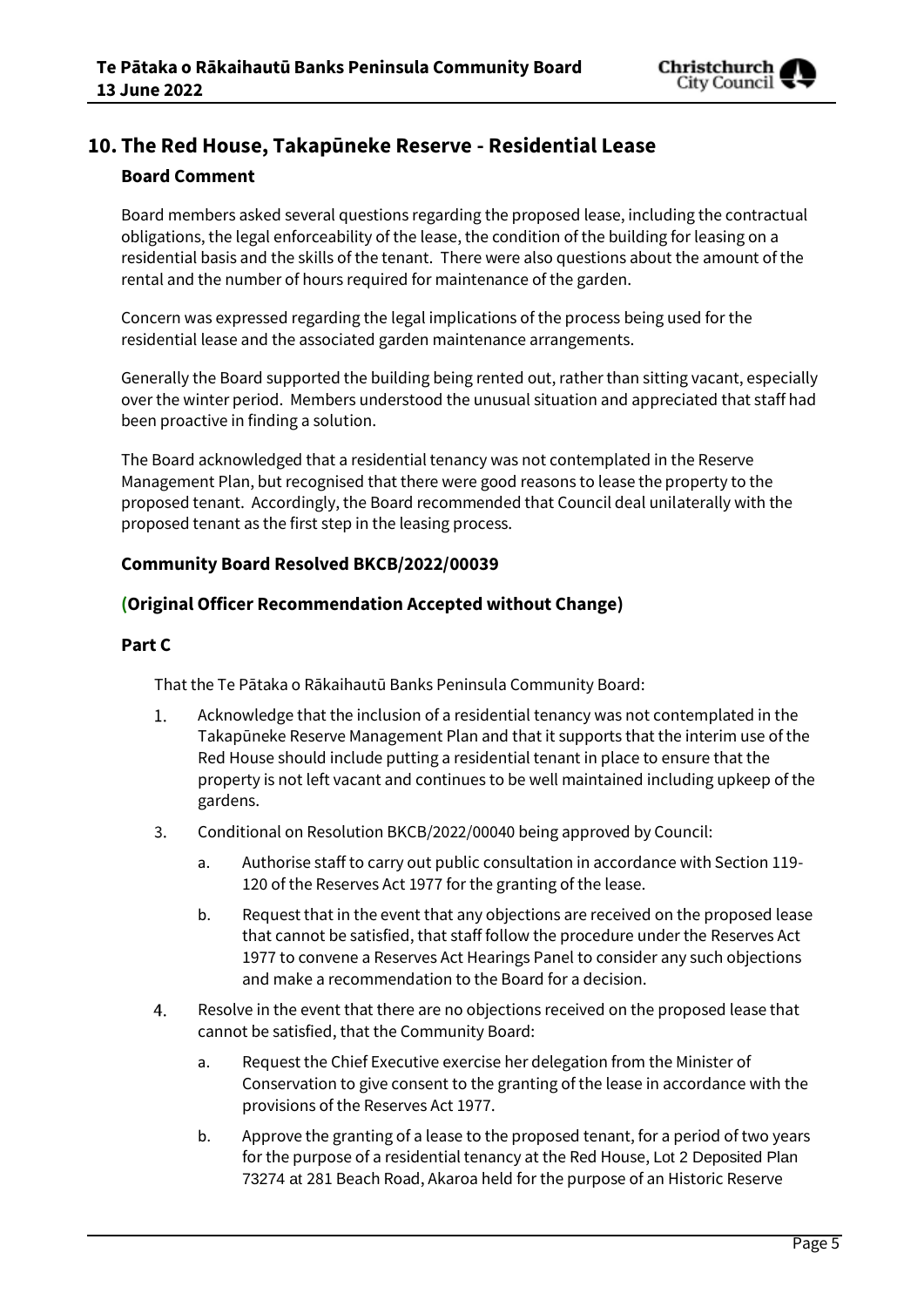

subject to section 58(A) of the Reserves Act 1977 at an annual rent of \$15,600 per annum including GST.

c. Request the Manager Property Consultancy to conclude and administer the terms and conditions of the lease.

Nigel Harrison/Reuben Davidson **Carried**

## **Community Board Decided BKCB/2022/00040**

## **(Original Officer Recommendation Accepted without Change)**

## **Part A**

That the Council:

2. Agrees to depart from policy and deal unilaterally with the proposed tenant, Steven Searle, in relation to a residential lease of the Red House property.

Nigel Harrison/Reuben Davidson **Carried**

Howard Needham requested that his vote against the resolutions be recorded, as he supported the building being leased out, but did not support the actual lease arrangement.

Jamie Stewart was not present in the meeting when the voting took place on Item 10.

## **12. Elected Members' Information Exchange Te Whakawhiti Whakaaro o Te Kāhui Amorangi**

## **Part B**

The Board exchanged information on the following:

- Project Lyttelton Annual General Meeting. Acknowledgement of amazing things happening from this group.
- Service Request for Ross Terrace update requested.
- Parks Contracts Models difference in operations across the Peninsula. Board members want to advocate for a uniform system, using local employees, for an improved service. Include in Annual Plan / Long Term Plan.
- Marine Drive, Inner Harbour Road deterioration of road with rough spots, a patchwork surface, no footpaths and generally unsafe.
- Cruise Ship Visits preparations being made for visits to Lyttelton.
- Cruise Ship Visits concern over the potential number of buses that might visit Akaroa after large numbers of bookings for local tourism operators were reported.
- St Joseph's Church, Lyttelton appreciation for Board support after successful fundraising campaign.
- Wairewa Water acknowledgement of community concern after chlorination of water.

## **12.1 Thefts from Vehicles - Naval Point**

It was reported that people were becoming distressed at the large number of thefts from vehicles parked at Naval Point, which had become a regular occurrence in recent weeks.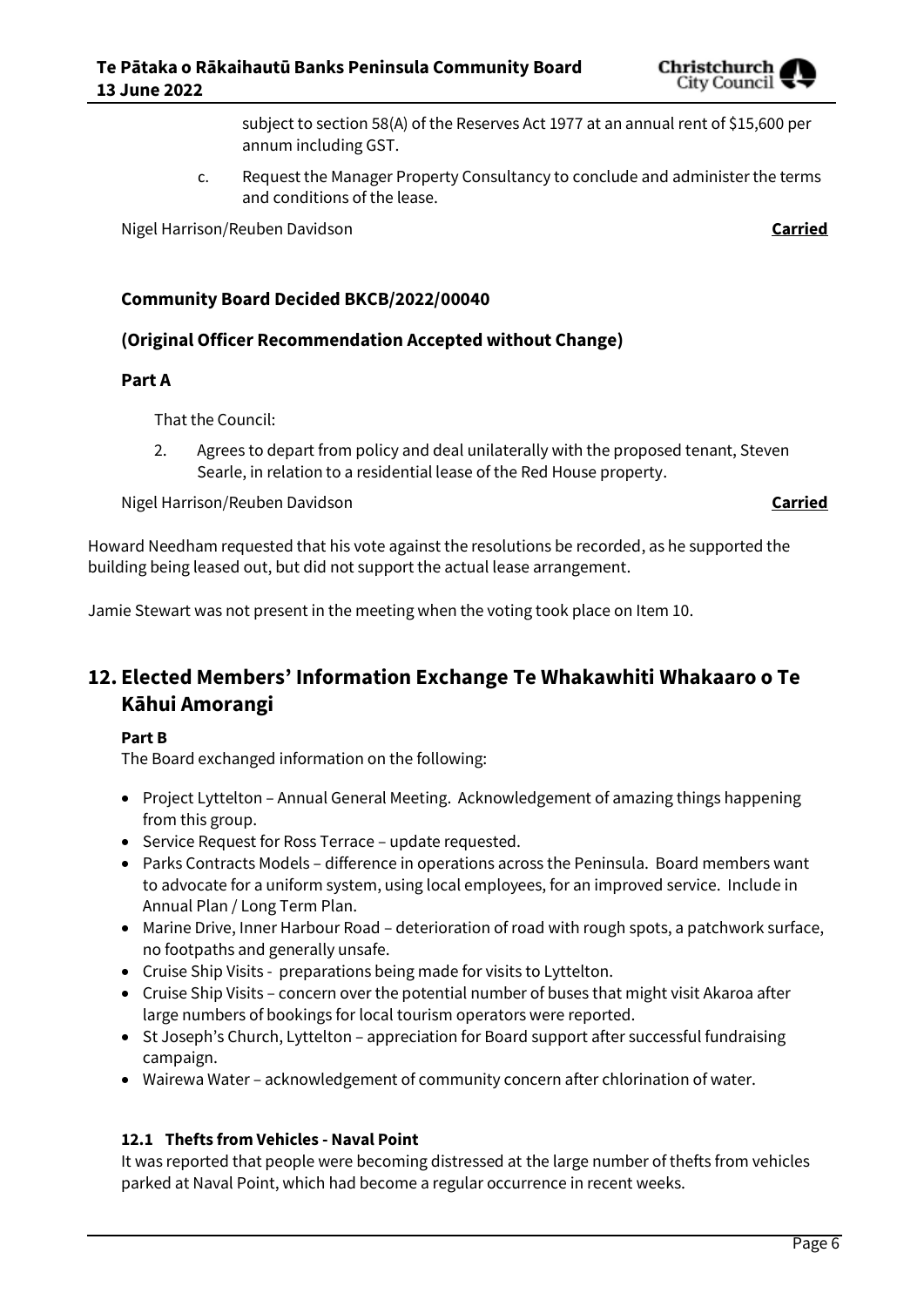

#### **Part B**

That the Te Pātaka o Rākaihautū Banks Peninsula Community Board:

1. Request that staff investigate a resolution to the issue of thefts from vehicles at Naval Point, possibly through the erection of signage or security cameras.

## **12.2 Project Lyttelton - Garage Sale Site**

The Board heard about the success of the regular Garage Sale operated by Project Lyttelton, and its added support to the community as a social wellbeing centre. The operators of the garage sale had asked if the fence between their building and the Lyttelton Pool could be moved so they would have more space in which to operate.

## **Part B**

That the Te Pātaka o Rākaihautū Banks Peninsula Community Board:

1. Requests that staff work with the Lyttelton Garage Sale operators to ascertain if the fence adjacent to their site could be moved to increase their operating space.

#### **12.3 Akaroa Boat Park Area**

It was reported that drivers were speeding through the Akaroa Boat Park area, which has a speed restriction of 20 kilometres per hour.

#### **Part B**

That the Te Pātaka o Rākaihautū Banks Peninsula Community Board:

1. Requests that staff investigate ways of slowing traffic driving through the Akaroa Boat Park area.

#### **12.4 Lighthouse Road, Akaroa**

The Board heard that unsuitable vehicles were attempting to drive up Lighthouse Road, and local people were having to come to their assistance when they ran into trouble because of the steepness and narrowness of the unsealed road.

#### **Part B**

That the Te Pātaka o Rākaihautū Banks Peninsula Community Board:

1. Requests that staff investigate suitable signage to warn drivers at the beginning of Lighthouse Road, about the steep, narrow road conditions.

## **Karakia Whakamutunga:** Reuben Davidson

## **Meeting concluded at 12.02pm.**

## **CONFIRMED THIS 27th DAY OF JUNE 2022.**